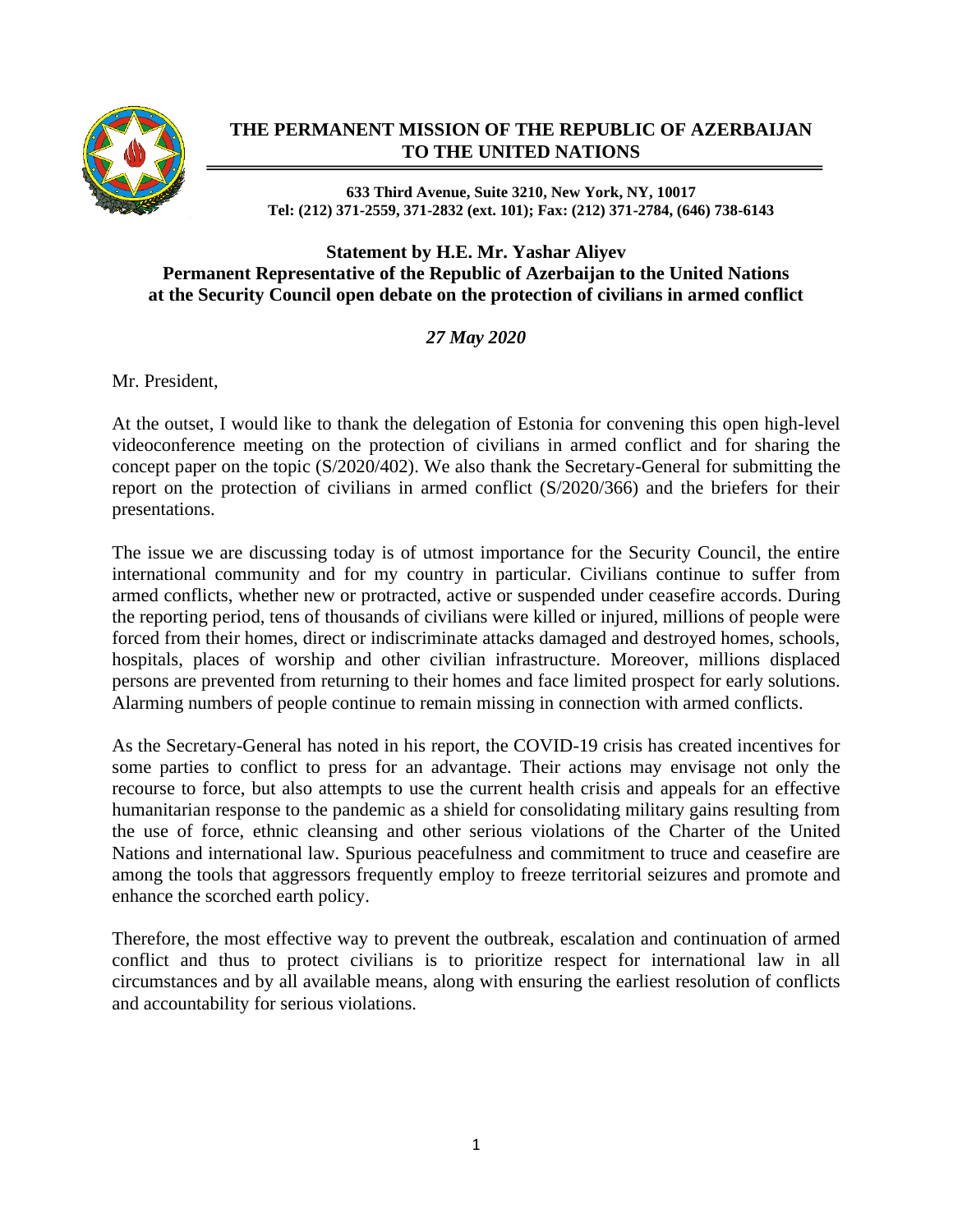In a similar vein, humanitarian relief actions should, by definition, be exclusively humanitarian in nature. They must be carried out in conformity with the guiding principles on humanitarian assistance of the United Nations, namely, the principles of neutrality, impartiality and consent of the affected country, while fully respecting the sovereignty, territorial integrity and national unity of States in accordance with the Charter of the United Nations.

## Mr. President,

The forcible deportation of some 250,000 Azerbaijanis from their homes in Armenia at the end of the 1980s was accompanied by killings, enforced disappearances, the destruction of property and pillaging. At the end of 1991 and the beginning of 1992, the full-scale war that was unleashed by Armenia against Azerbaijan claimed the lives of tens of thousands of people and caused considerable destruction of civilian infrastructure, property and livelihoods in my country. A significant part of the territory of Azerbaijan, including the Nagorno-Karabakh region, the seven adjacent districts and some exclaves, was seized by Armenia and remains under its occupation, in violation of international law and Security Council resolutions 822 (1993), 853 (1993), 874 (1993) and 884 (1993).

The occupied territories were ethnically cleansed of all Azerbaijanis, as a result of which more than 1 million people were forced to leave their homes and properties in these territories. Furthermore, Armenia has pursued the deliberate policy of strengthening its military build-up in the seized territories and changing their demographic, cultural and physical character, in clear violation of international law. These activities undermine the rights and freedoms of hundreds of thousands people uprooted from their homes and pose an imminent threat to peace, security and stability in the region.

Besides, as of the beginning of 2020, 3,889 citizens of Azerbaijan were registered as missing as a result of the conflict, including 719 civilians. Among the civilians, 71 are children, 267 are women and 326 are elderly persons. It has been established that 871 of the 3,889 missing persons were either taken as prisoners of war or hostages, including 604 servicemen and 267 civilians, of whom 29 are children, 98 are women and 112 are elderly persons. Armenia is in breach of international law for refusing to account for the missing persons within its control, as well as for refusing to conduct a prompt and effective investigation into the fate of the missing persons and into the existing evidence that at least 871 of them have been taken into its custody and have not been seen since.

The recently published comprehensive report on war crimes in the occupied territories of Azerbaijan and Armenia's responsibility (A/74/676-S/2020/90) provides convincing evidence as to the range, variety and consistency of Armenia's commission of multiple war crimes, including those relating to civilian deaths or injuries; civilian property; the mistreatment of detainees and prisoners of war; the taking of hostages; ethnic cleansing, forced displacement and changing the character of the occupied territory; the destruction of cultural heritage; and damage to the natural environment. Some of the offences examined in the report amount to the crime of genocide, as ethnic Azerbaijanis have been targeted because of their nationality and/or ethnicity, and the relevant intent has been to destroy the group in part.